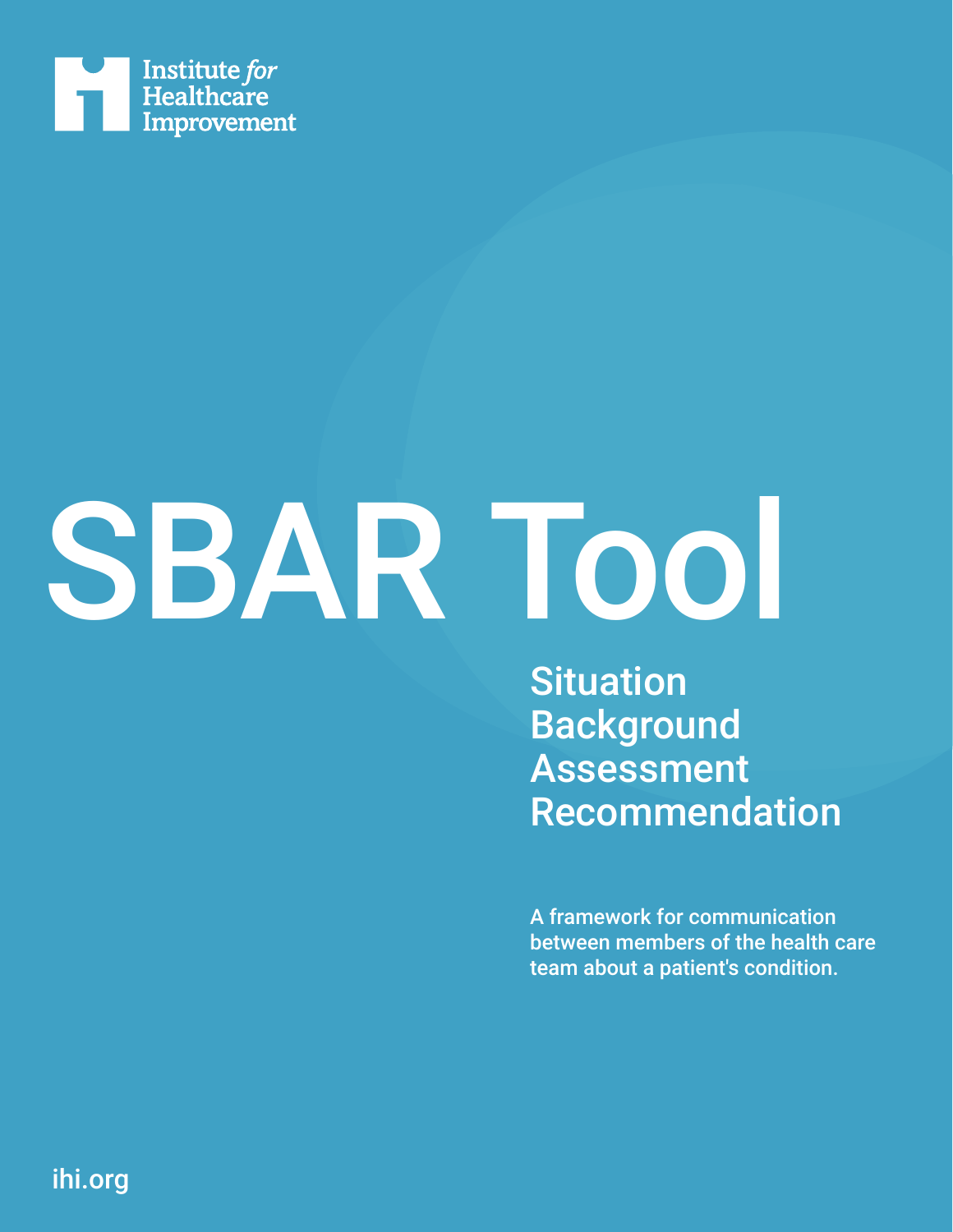

## SBAR: Situation-Background-Assessment-Recommendation

The SBAR (Situation-Background-Assessment-Recommendation) technique provides a framework for communication between members of the health care team about a patient's condition. SBAR is an easy-toremember, concrete mechanism useful for framing any conversation, especially critical ones, requiring a clinician's immediate attention and action. It allows for an easy and focused way to set expectations for what will be communicated and how between members of the team, which is essential for developing teamwork and fostering a culture of patient safety.

This tool includes:

- SBAR Guidelines ("Guidelines for Communicating with Physicians Using the SBAR Process"): Explains in detail how to implement the SBAR technique
- SBAR Worksheet: A worksheet/script that a provider can use to organize information in preparation for communicating with a physician about a critically ill patient (includes both an example and a blank SBAR Worksheet template)

Both the worksheet and the guidelines use the physician team member as the example; however, they can be adapted for use with all other health professionals.

*Michael Leonard, MD, Physician Leader for Patient Safety, along with colleagues Doug Bonacum and Suzanne Graham at Kaiser Permanente of Colorado (Evergreen, Colorado, USA) developed this communication tool, which was adapted from the US Navy. The SBAR technique has been implemented widely at health systems such as Kaiser Permanente.*

NOTE: Before filling out the template, first save the file on your computer. Then open and use that version of the tool. Otherwise, your changes will not be saved.

Copyright © 2017 Institute for Healthcare Improvement. All rights reserved. Individuals may photocopy these materials for educational, not-for-profit uses, provided that the contents are not altered in any way and that proper attribution is given to IHI as the source of the content. These materials may not be reproduced for commercial, for-profit use in any form or by any means, or republished under any circumstances, without the written permission of the Institute for Healthcare Improvement.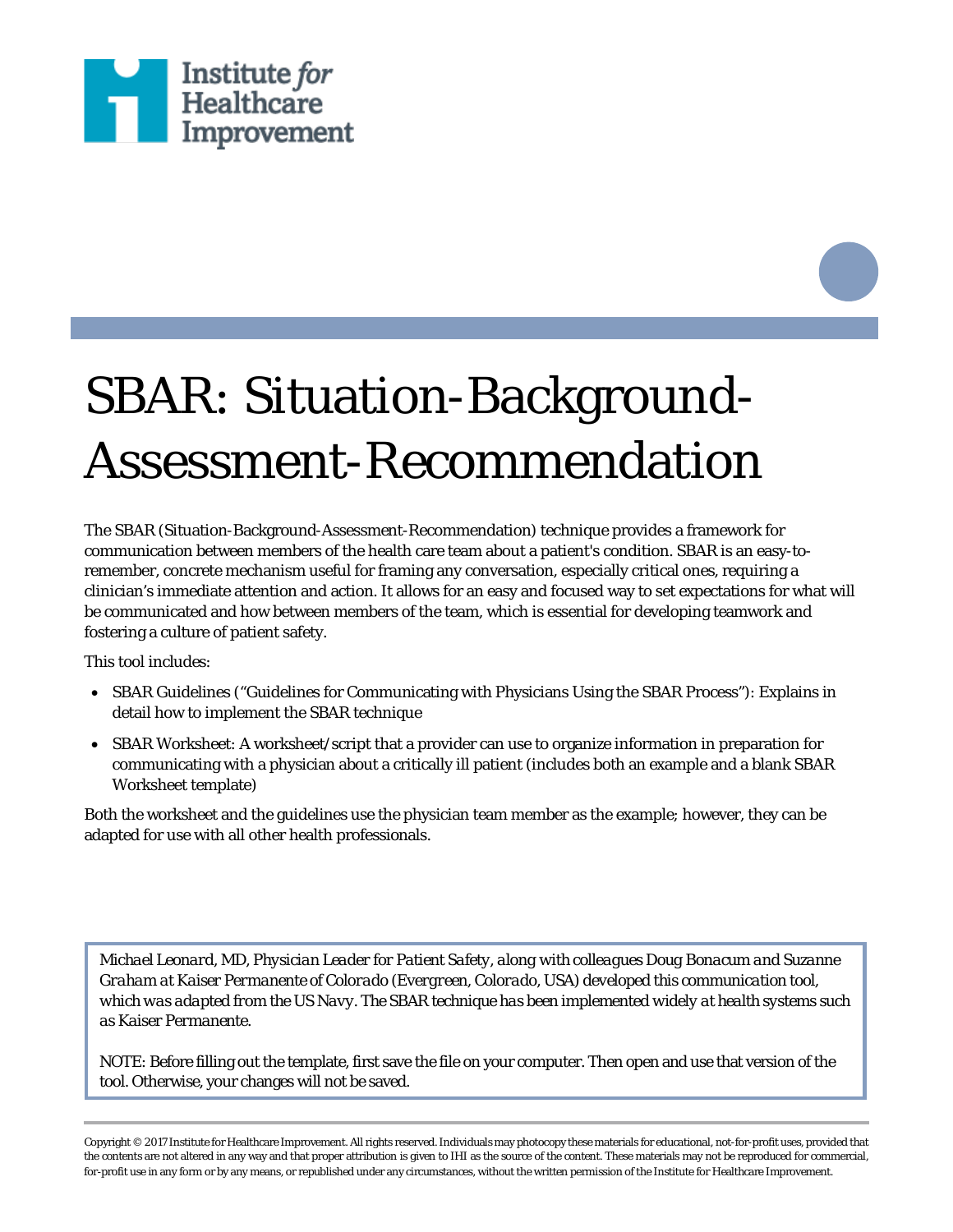## **Guidelines for Communicating with Physicians Using the SBAR Process**

- 1) Use the following modalities according to physician preference, if known. Wait no longer than five minutes between attempts.
	- o Direct page (if known)
	- o Physician's Call Service
	- o During weekdays, the physician's office directly
	- o On weekends and after hours during the week, physician's home phone
	- o Cell phone

Before assuming that the physician you are attempting to reach is not responding, utilize all modalities. For emergent situations, use appropriate resident service as needed to ensure safe patient care. Start by defining the first and the last step in the process — so that everyone has a shared understanding of where the process you're working on begins and ends.

- 2) Prior to calling the physician, follow these steps:
	- o Have I seen and assessed the patient myself before calling?
	- o Has the situation been discussed with resource nurse or preceptor?
	- o Review the chart for appropriate physician to call.
	- o Know the admitting diagnosis and date of admission.
	- o Have I read the most recent MD progress notes and notes from the nurse who worked the shift ahead of me?
	- o Have available the following when speaking with the physician:
		- Patient's chart
		- List of current medications, allergies, IV fluids, and labs
		- Most recent vital signs
		- Reporting lab results: provide the date and time test was done and results of previous tests for comparison
		- Code status
- 3) When calling the physician, follow the SBAR process:
	- **(S) Situation:** What is the situation you are calling about?
	- o Identify self, unit, patient, room number.
	- o Briefly state the problem, what is it, when it happened or started, and how severe.

**(B) Background:** Pertinent background information related to the situation could include the following:

- o The admitting diagnosis and date of admission
- o List of current medications, allergies, IV fluids, and labs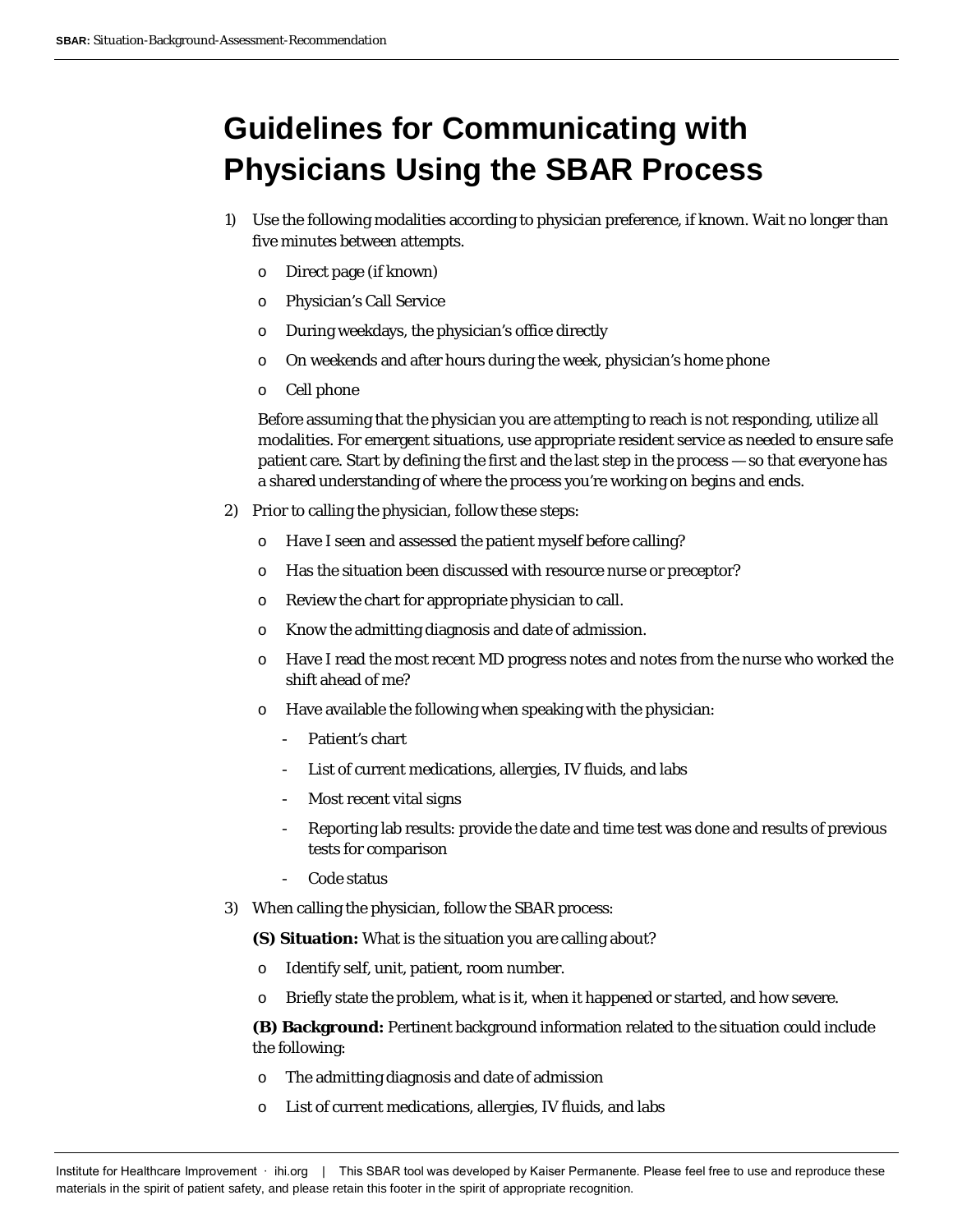- o Most recent vital signs
- o Lab results: provide the date and time test was done and results of previous tests for comparison
- o Other clinical information
- o Code status

**(A) Assessment:** What is the nurse's assessment of the situation?

**(R) Recommendation:** What is the nurse's recommendation or what does he/she want? Examples:

- o Notification that patient has been admitted
- o Patient needs to be seen now
- o Order change
- 4) Document the change in the patient's condition and physician notification.

|   | <b>Example 1: SBAR Report to Physician about a Critical Situation</b>                                                                                                                                                         |  |
|---|-------------------------------------------------------------------------------------------------------------------------------------------------------------------------------------------------------------------------------|--|
|   | <b>Situation</b><br>Dr. Jones, this is Sharon Smith calling from the CCU. I have Mr. Holloway in Room 217, a 55-<br>year-old man who looks pale and sweaty, feels confused and weak, and is complaining of chest<br>pressure. |  |
|   | <b>Background</b><br>He has a history of HTN.<br>He was admitted for a GI bleed, received 2 units.<br>$\bullet$<br>His last crit two hours ago was 31.<br>$\bullet$<br>His vital signs are BP 90/50, pulse 120.<br>٠          |  |
|   | <b>Assessment</b><br>I think he's got an active bleed and we can't rule out an MI, but we don't have a troponin or a<br>recent H&H.                                                                                           |  |
| R | <b>Recommendation</b><br>I'd like to get an EKG and labs, and I need for you to evaluate him right away.                                                                                                                      |  |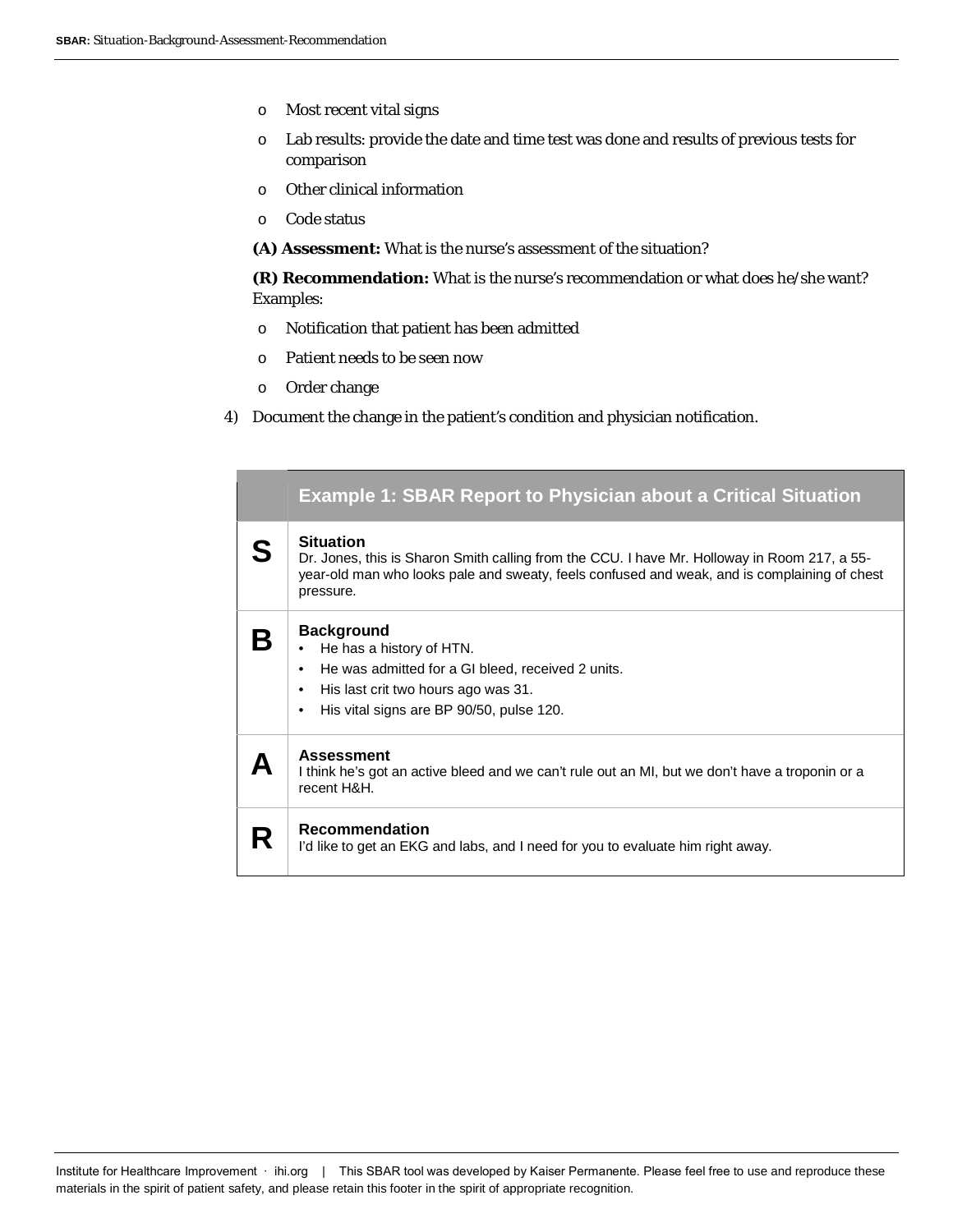|   | <b>Example 2: SBAR Report to a Primary Care Physician</b><br><b>Situation</b><br>Patient arrived for appointment on wrong day. |  |  |
|---|--------------------------------------------------------------------------------------------------------------------------------|--|--|
| S |                                                                                                                                |  |  |
|   | <b>Background</b>                                                                                                              |  |  |
|   | Patient arrived for 11:00AM appointment today.<br>٠                                                                            |  |  |
|   | Appointment is scheduled for 11:00AM tomorrow.                                                                                 |  |  |
|   | Patient comes from 40 miles away and needed to have friend drive them to<br>٠<br>appointment.                                  |  |  |
|   | Doctor has 1+ appointment available on schedule.<br>٠                                                                          |  |  |
|   | Doctor's hall partner has some open times.                                                                                     |  |  |
|   | We don't know if the mistake was with the patient or the call center.<br>٠                                                     |  |  |
|   | <b>Assessment</b><br>We should see the patient today.                                                                          |  |  |
| R | <b>Recommendation</b><br>I recommend that we use the 1+ time or have your hall partner see this patient.                       |  |  |